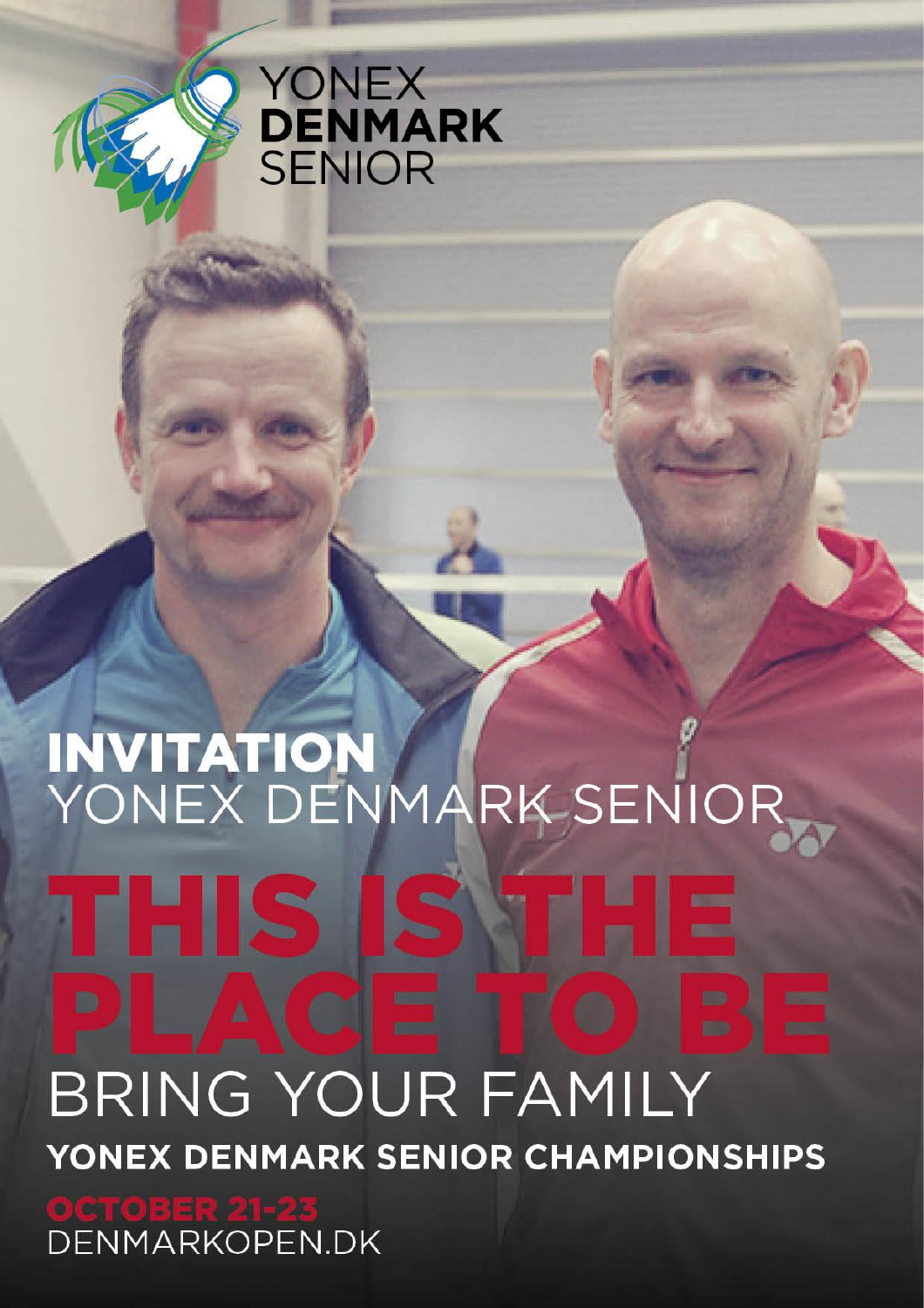

| <b>Dear Friends:</b>  | All Senior players of the world are invited to compete in the YONEX Denmark<br>Senior 2016. Please find here all the necessary information.                                                                                                                                                                                                                                      |
|-----------------------|----------------------------------------------------------------------------------------------------------------------------------------------------------------------------------------------------------------------------------------------------------------------------------------------------------------------------------------------------------------------------------|
|                       | Yonex Denmark Open presented by Danisa is ready for your visit. The<br>tournament is played from October 21 .- 23. 2016 in Denmark.                                                                                                                                                                                                                                              |
|                       | This is truly a fantastic opportunity to meet the best badminton players of the<br>world. Beside a lot of badminton and fun we offer all badminton players to join<br>in and compete at the same time.                                                                                                                                                                           |
|                       | Are you a youth player, a young player or are you a badminton player over 35<br>years, Yonex Denmark Open has a tournament for you as well. We offer<br>tournaments for all levels of players. Maybe you can do as good at your own<br>level as the world class players in the main arena.<br>Play the Yonex Denmark Senior and enjoy world class badminton at the same<br>time. |
| Date:                 | October 21 - October 23 2016.                                                                                                                                                                                                                                                                                                                                                    |
| Venue:                | Korup sportcenter (Preliminary)<br>Præstevej 12, 5210 Odense NV, Denmark                                                                                                                                                                                                                                                                                                         |
| <b>Entries:</b>       | Entry closing date Thursday, September 29 2016, you can sign up here                                                                                                                                                                                                                                                                                                             |
|                       |                                                                                                                                                                                                                                                                                                                                                                                  |
| Direct e-mails:       | Event Assistant, Nicolaj Knudsen, nikn@badminton.dk<br>Event Office: event@badminton.dk                                                                                                                                                                                                                                                                                          |
| <b>Eligibility:</b>   | Participation in YONEX Denmark Senior is open to members of any National<br>Association recognized by the BWF and any currently registered member of the<br><b>Badminton Denmark.</b><br>The tournament will be played in the following two levels and ages groups:                                                                                                              |
|                       | Level A (International and national level): +35/+40/+45/+50/+55/+60/+65/+70<br>Level B (Club level and local level): +35/+40/+45/+50/+55/+60/+65/+70                                                                                                                                                                                                                             |
|                       | The tournament will be played in groups each 3 or 4 players / pairs.<br>You can participate in three categories, but not in the same category in different<br>age groups.<br>You can subscribe with X-partners.                                                                                                                                                                  |
| <b>Entry fee:</b>     | Entry fee per category DKK 300,- (EUR 45,-) (Ticket for the Yonex Denmark<br>Open presented by Danisa semifinals included.)                                                                                                                                                                                                                                                      |
| Saturday night party: | Saturday night there will be Players and Officials banquet and party. Fee for<br>Saturday night party meal DKK 130,- per person, drinks not included.                                                                                                                                                                                                                            |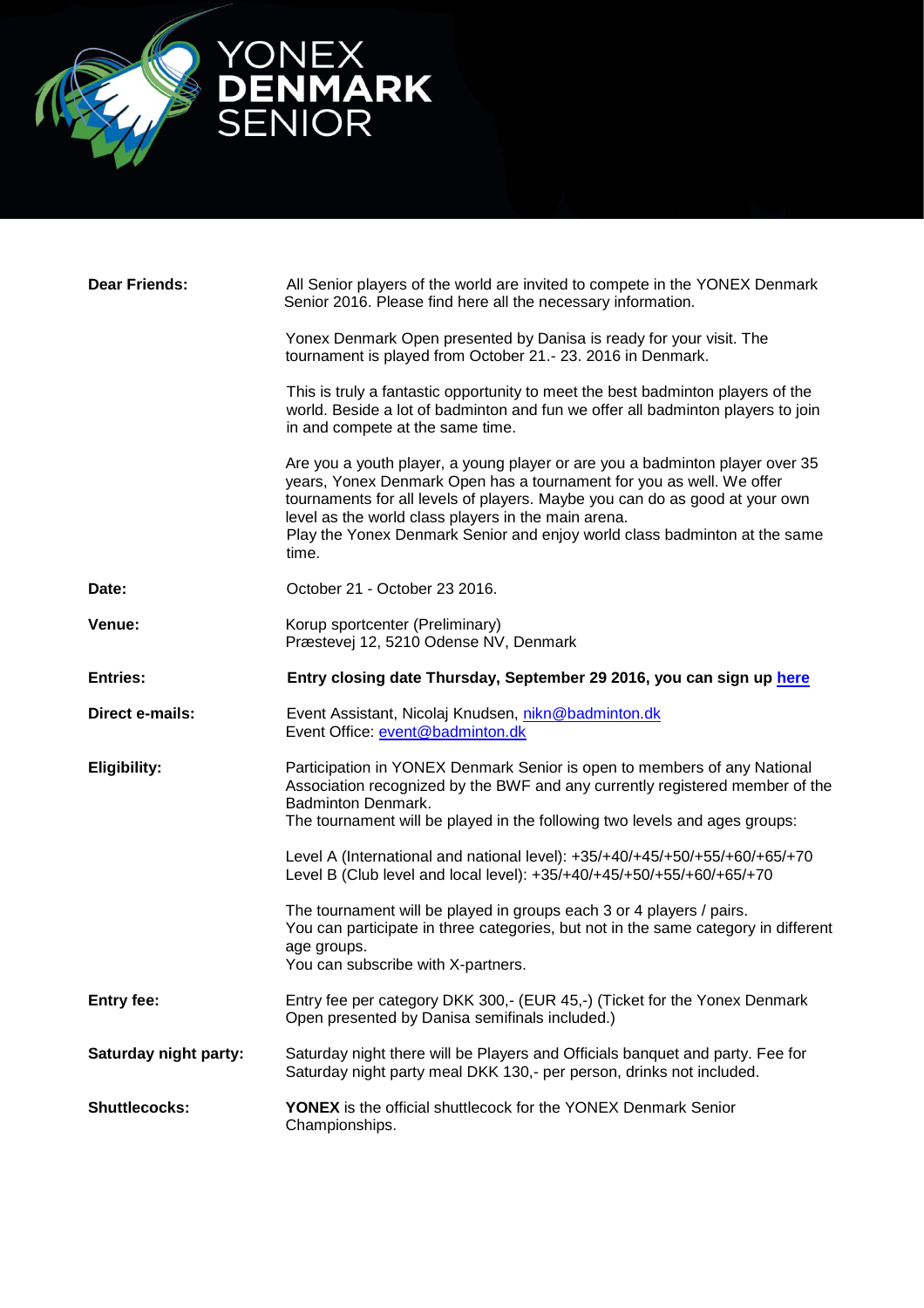

| <b>Prize Ceremonies:</b>        | Prize Ceremonies will be held for the finalists where winner and runner-up will<br>receive medals. Players are not allowed to wear hats or caps during the<br>presentation ceremonies. Rackets may not be carried during presentations.<br>Tracksuits, or clothing as worn during play, will be allowed. No other form of<br>advertising will be permitted. This regulation will be strictly enforced by our<br>stewards prior to each ceremony.                                                                                                                                                                                                                                                               |
|---------------------------------|----------------------------------------------------------------------------------------------------------------------------------------------------------------------------------------------------------------------------------------------------------------------------------------------------------------------------------------------------------------------------------------------------------------------------------------------------------------------------------------------------------------------------------------------------------------------------------------------------------------------------------------------------------------------------------------------------------------|
| <b>Preliminary schedule:</b>    | Friday October 21<br>09.00-22.00 XD, MS, WS                                                                                                                                                                                                                                                                                                                                                                                                                                                                                                                                                                                                                                                                    |
|                                 | Saturday October 22<br>09.00-12.00 XD, MS, WS<br>12.00-17.00 Yonex Denmark Open presented by Danisa Semifinals - ticket<br>included<br>19.00-24.00 Saturday Night Party                                                                                                                                                                                                                                                                                                                                                                                                                                                                                                                                        |
|                                 | Sunday October 23<br>09.00-18.00 MD, WD                                                                                                                                                                                                                                                                                                                                                                                                                                                                                                                                                                                                                                                                        |
| <b>Photo material:</b>          | Badminton Denmark has the right to use photographs, film material or any other<br>image of players taken during events sanctioned by BWF.                                                                                                                                                                                                                                                                                                                                                                                                                                                                                                                                                                      |
| Travel:                         | Competitors from abroad are requested to inform the Badminton Denmark of<br>time of arrival, flight no., etc. as soon as possible before arrival, according to<br>the enclosed information.                                                                                                                                                                                                                                                                                                                                                                                                                                                                                                                    |
|                                 | Please route your journey to Copenhagen Airport to arrive at the given<br>times for pick up. If it is more convenient for you, we can arrange pick up at<br>Odense Central Station. Trains depart directly from Copenhagen Airport.                                                                                                                                                                                                                                                                                                                                                                                                                                                                            |
| <b>Transportation (pickup):</b> | Airport: Will be provided as a courtesy from Copenhagen Airport and from<br>Odense Central Station only to the hotels. Transport from Copenhagen Airport<br>will be available Thursday October 20 between the hours of 17.00 and 18.00<br>and again between the hours of 21.00 and 22.00.<br>Ps. The above can be subject to change in the program depending on most<br>player's actual arrival times. If you arrive between other hours or if your<br>transport is by train, please route your journey by train to Odense Central Train<br>Station and we will see to your pick up here at all hours of the day. There are<br>direct trains from Copenhagen Airport to Odense Centrals train station as well. |
|                                 | Please use the transport booking form, not later than September 20, click here.                                                                                                                                                                                                                                                                                                                                                                                                                                                                                                                                                                                                                                |
|                                 | Your journey home from the event will be subject to collective travel as well or<br>by train if the bus times do not fit your purpose, see more in the program just<br>before the tournament.                                                                                                                                                                                                                                                                                                                                                                                                                                                                                                                  |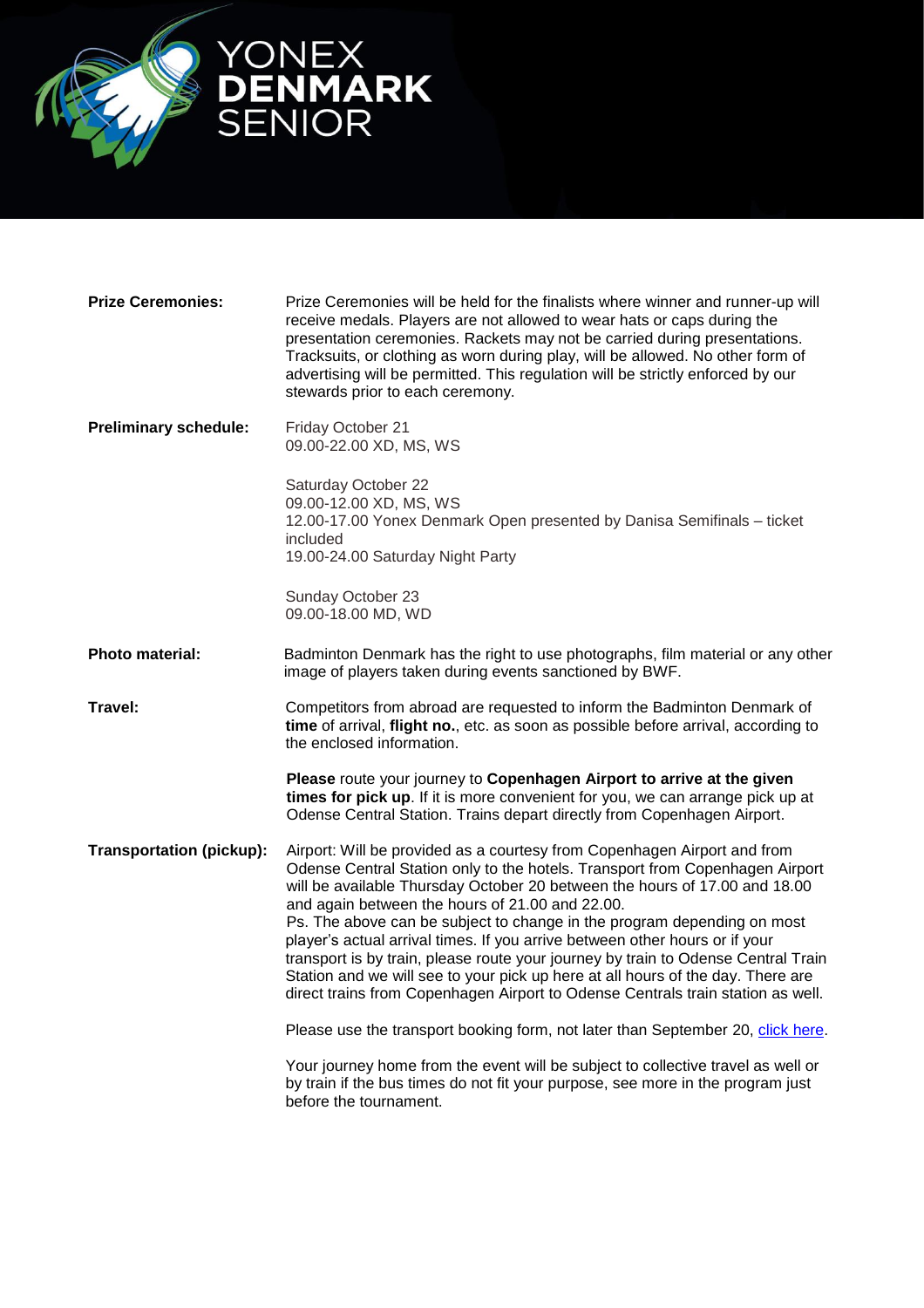

**Shuttle Service:** Preliminary time schedule.

Friday 08:00-08:15 Hotels to Korup sportcenter 22:30 Korup sportcenter to Hotels

**Saturday** 08:00-08:15 Hotels to Korup sportcenter (Singles Players) 12:00 Korup sportcenter to Odense Sports Park

**Sunday** 08:00-08:15 Hotels to Korup sportcenter (Doubles Players) 18:30 Korup sportcenter to Hotels

**Accommodation:** Accommodation must be booked through the hotel booking form, [click here,](http://91.194.37.139/fmi/iwp/cgi?-db=DO_Tilmelding_Hotel&-loadframes) not **later than September 13.**

> The official Denmark Open Hotels are as follows. All hotels are located in or very near the city centre of Odense. Odense is one of the main cities in Denmark.

## **Hotel Ansgar**

Østre Stationsvej 32 5000 Odense C The hotel is located in the city centre. Prices per night incl. breakfast<br>Single room DKK 735<br>Double room DKK 895 Single room Double room Triple room DKK 995

**Comfort Hotel Windsor** 

Vindegade 45 5000 Odense C The hotel is located in the city centre. Prices per night incl. breakfast Single room DKK 735 Double room DKK 895<br>Triple room DKK 995 Triple room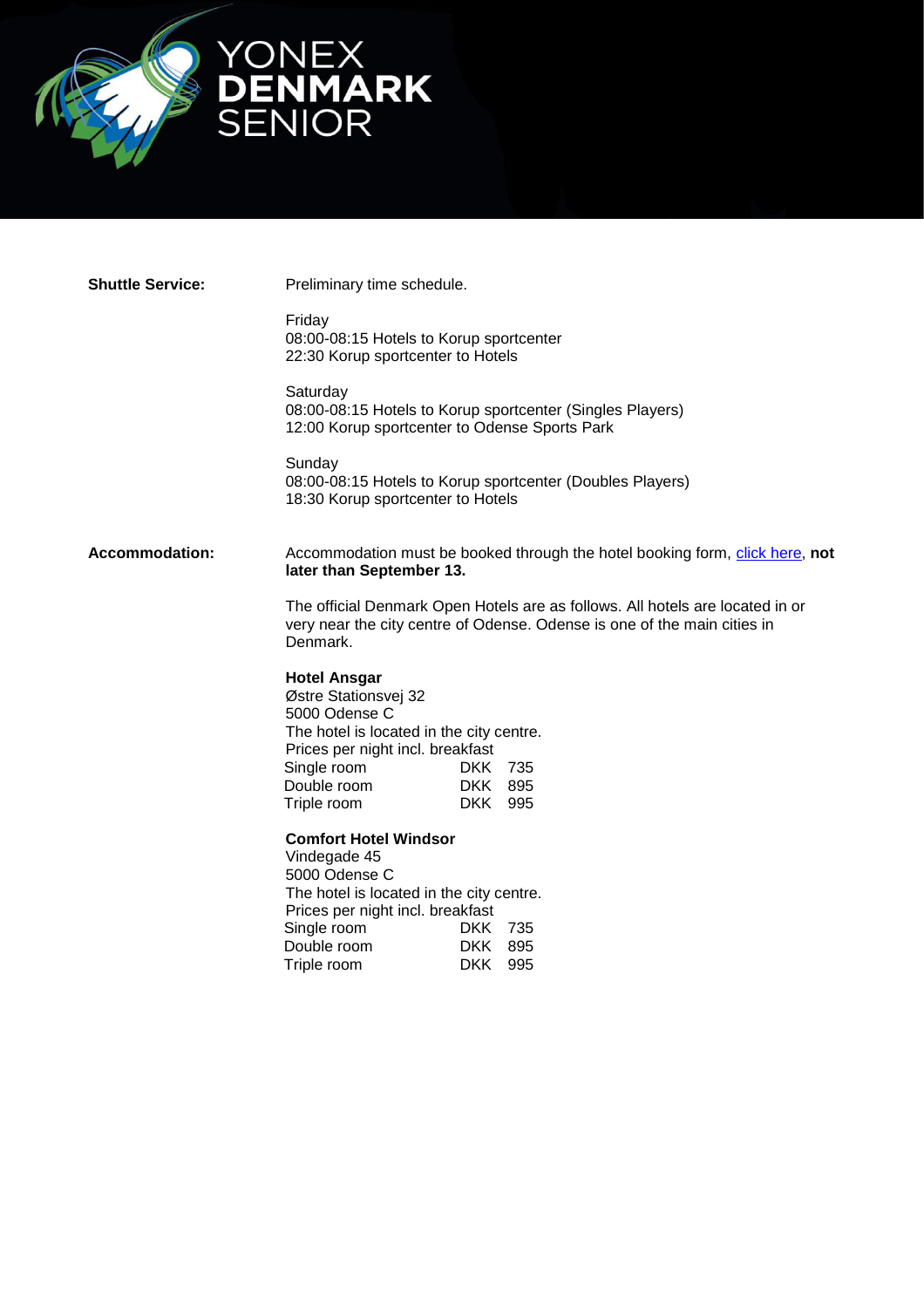

### **Hotel Plaza**

Østre Stationsvej 24 5000 Odense C The Hotel is located in the city centre. Prices per night incl. breakfast Single room Double room Fried For Ingine India<br>Single room DKK 915<br>Double room DKK 1015<br>Triple room DKK 1115

# **First Hotel Grand**

Jernbanegade 18 5000 Odense C The Hotel is located in the city centre. Prices per night incl. breakfast Single room DKK 915 Double room DKK 1015

### **Radisson**

Claus Bergsgade 7 5000 Odense C The Hotel is located in the city centre. Prices per night incl. breakfast<br>Single room DKK 915 Single room Double room DKK 1015<br>Triple room DKK 1215 Triple room

Room allocation will be confirmed and done in order of receipt of booking form, [click here.](http://91.194.37.139/fmi/iwp/cgi?-db=DO_Tilmelding_Hotel&-loadframes) Bookings entered later than **September 13** can only be honoured if available and will be subject to a prize increase of DKK 50,- per room per night.

It is prohibited to use any kind of cooking appliances inside the hotel or in your rooms.

If you wish to change your booking please inform the reception desk at the hotel by 11:00AM at the latest, incurring a charge only for the actual stay. If you cancel a room or if you don't check in, the price for the first booked night will be charged.

### **Payment:**

Payment will be on departure for the total booking.